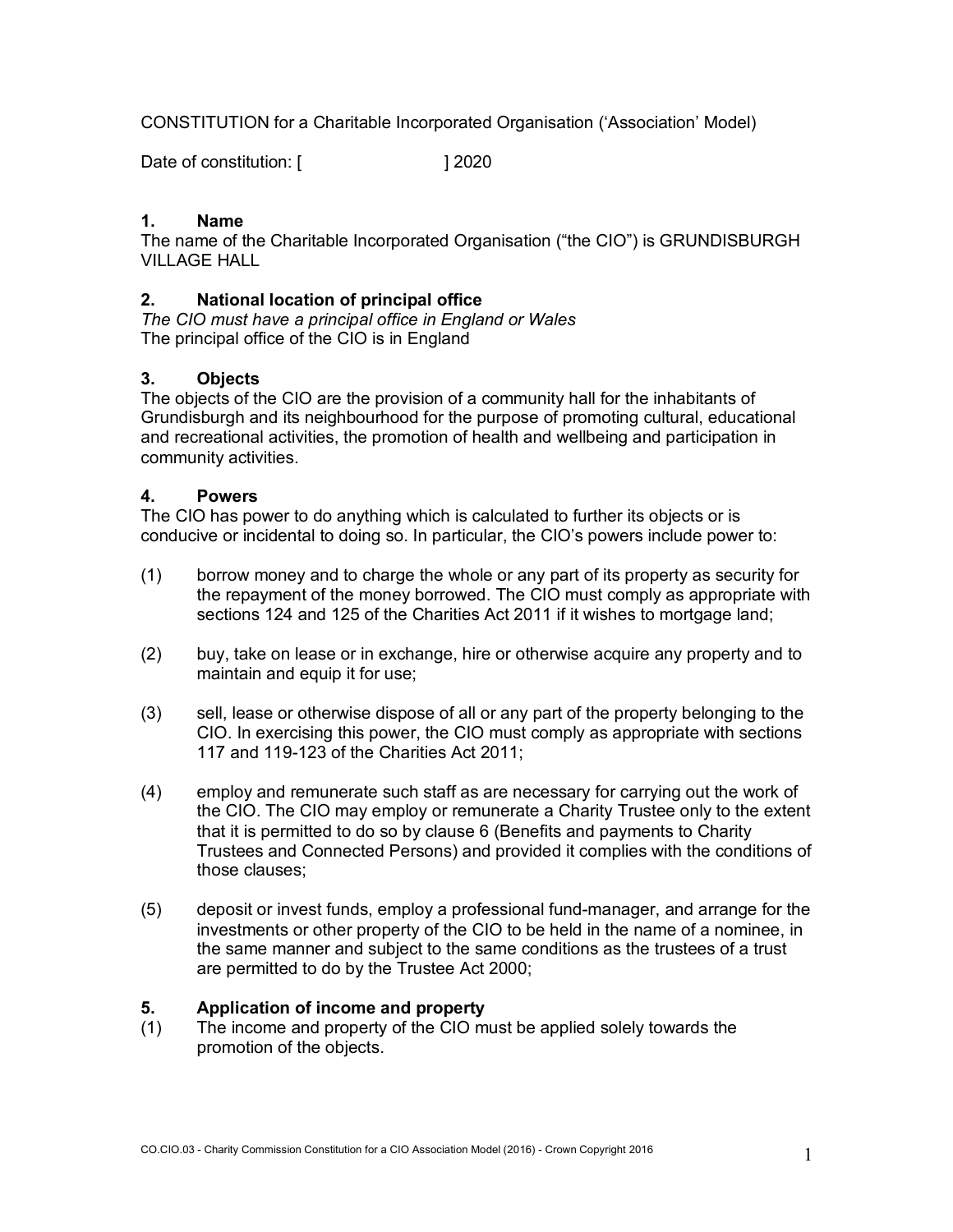- (a) A Charity Trustee is entitled to be reimbursed from the property of the CIO or may pay out of such property reasonable expenses properly incurred by him or her when acting on behalf of the CIO.
- (b) A Charity Trustee may benefit from trustee indemnity insurance cover purchased at the CIO's expense in accordance with, and subject to the conditions in, section 189 of the Charities Act 2011.
- (2) None of the income or property of the CIO may be paid or transferred directly or indirectly by way of dividend, bonus or otherwise by way of profit to any Member of the CIO. Nevertheless a Member who is not also a Charity Trustee may receive:
	- (a) a benefit from the CIO as a beneficiary of the CIO;
	- (b) reasonable and proper remuneration for any goods or services supplied to the CIO.
- (3) Nothing in this clause shall prevent a Charity Trustee or Connected Person receiving any benefit or payment which is authorised by Clause 6.

# **6. Benefits and payments to Charity Trustees and Connected Persons**

## **(1) General provisions and Conflict Management**

No Charity Trustee or Connected Person may:

- (a) buy or receive any goods or services from the CIO on terms preferential to those applicable to Members of the public;
- (b) sell goods, services, or any interest in land to the CIO;
- (c) be employed by, or receive any remuneration from, the CIO;
- (d) receive any other financial benefit from the CIO;

unless the payment or benefit is permitted by sub-clause (2) of this clause, or authorised by the court or the prior written consent of the Charity Commission ("the Commission") has been obtained. In this clause, a "financial benefit" means a benefit, direct or indirect, which is either money or has a monetary value.

## **(2) Scope and powers permitting Trustees' or Connected Persons' benefits**

- (a) A Charity Trustee or Connected Person may receive a benefit from the CIO as a beneficiary of the CIO provided that the benefit is available generally to the beneficiaries of the CIO.
- (b) A Charity Trustee or Connected Person may enter into a contract for the supply of services, or of goods that are supplied in connection with the provision of services, to the CIO where that is permitted in accordance with, and subject to the conditions in, section 185 to 188 of the Charities Act 2011.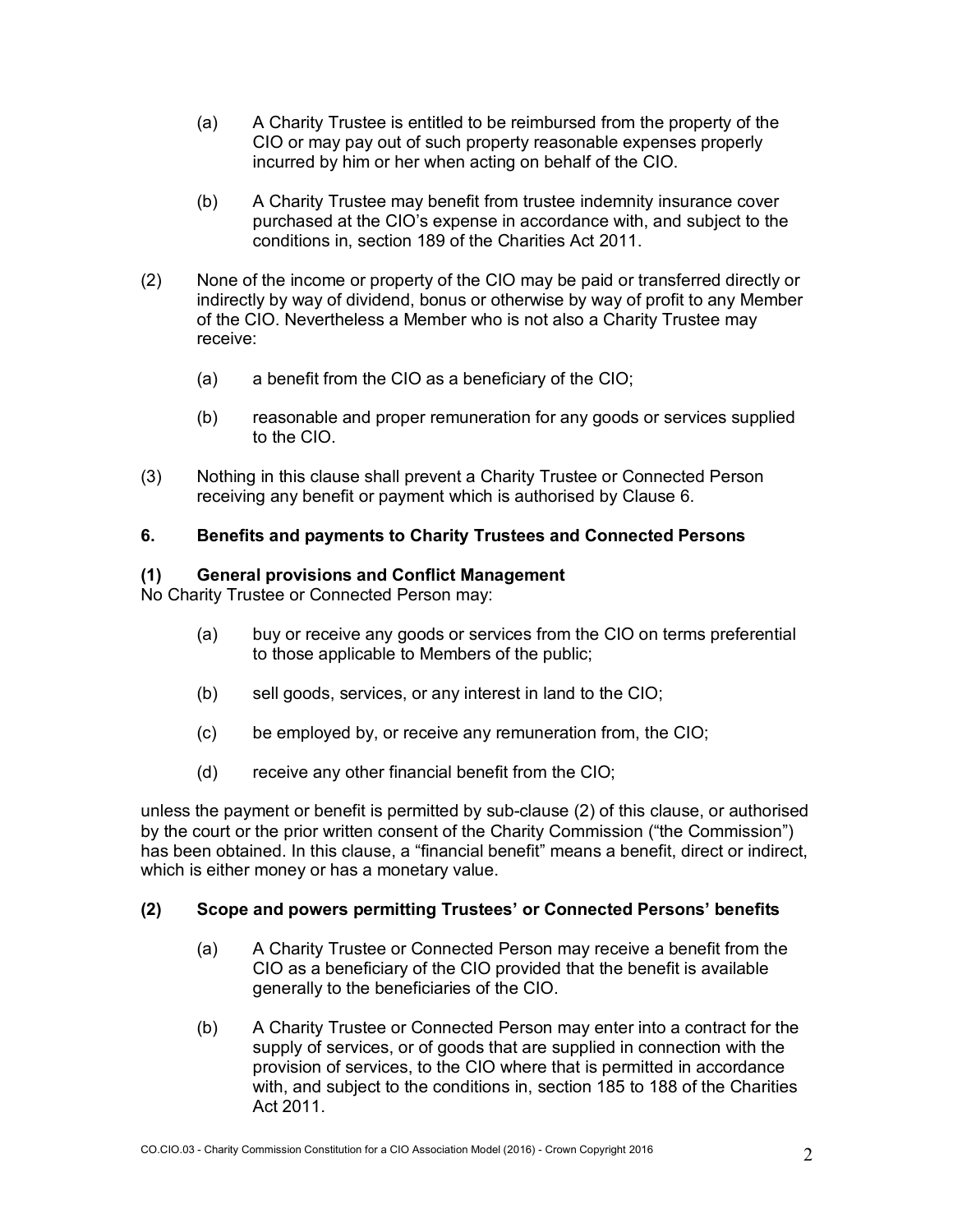- (c) Subject to sub-clause (3) of this clause a Charity Trustee or Connected Person may provide the CIO with goods that are not supplied in connection with services provided to the CIO by the Charity Trustee or Connected Person.
- (d) A Charity Trustee or Connected Person may receive interest on money lent to the CIO at a reasonable and proper rate which must be not more than the Bank of England bank rate (also known as the base rate).
- (e) A Charity Trustee or Connected Person may take part in the normal trading and fundraising activities of the CIO on the same terms as Members of the public.

### **(3) Payment for supply of goods only – controls**

The CIO and its Charity Trustees may only rely upon the authority provided by subclause (2)(c) of this clause if each of the following conditions is satisfied:

- (a) The amount or maximum amount of the payment for the goods is set out in a written agreement between the CIO and the Charity Trustee or Connected Person supplying the goods ("the supplier").
- (b) The amount or maximum amount of the payment for the goods does not exceed what is reasonable in the circumstances for the supply of the goods in question.
- (c) The other Charity Trustees are satisfied that it is in the best interests of the CIO to contract with the supplier rather than with someone who is not a Charity Trustee or Connected Person. In reaching that decision the Charity Trustees must balance the advantage of contracting with a Charity Trustee or Connected Person against the disadvantages of doing so.
- (d) The supplier is absent from the part of any meeting at which there is discussion of the proposal to enter into a contract or arrangement with him or her or it with regard to the supply of goods to the CIO.
- (e) The supplier does not vote on any such matter and is not to be counted when calculating whether a quorum of Charity Trustees is present at the meeting.
- (f) The reason for their decision is recorded by the Charity Trustees in the minute book.
- (g) A majority of the Charity Trustees then in office are not in receipt of remuneration or payments authorised by clause 6.
- (4) In sub-clauses (2) and (3) of this clause:
	- (a) "the CIO" includes any company in which the CIO: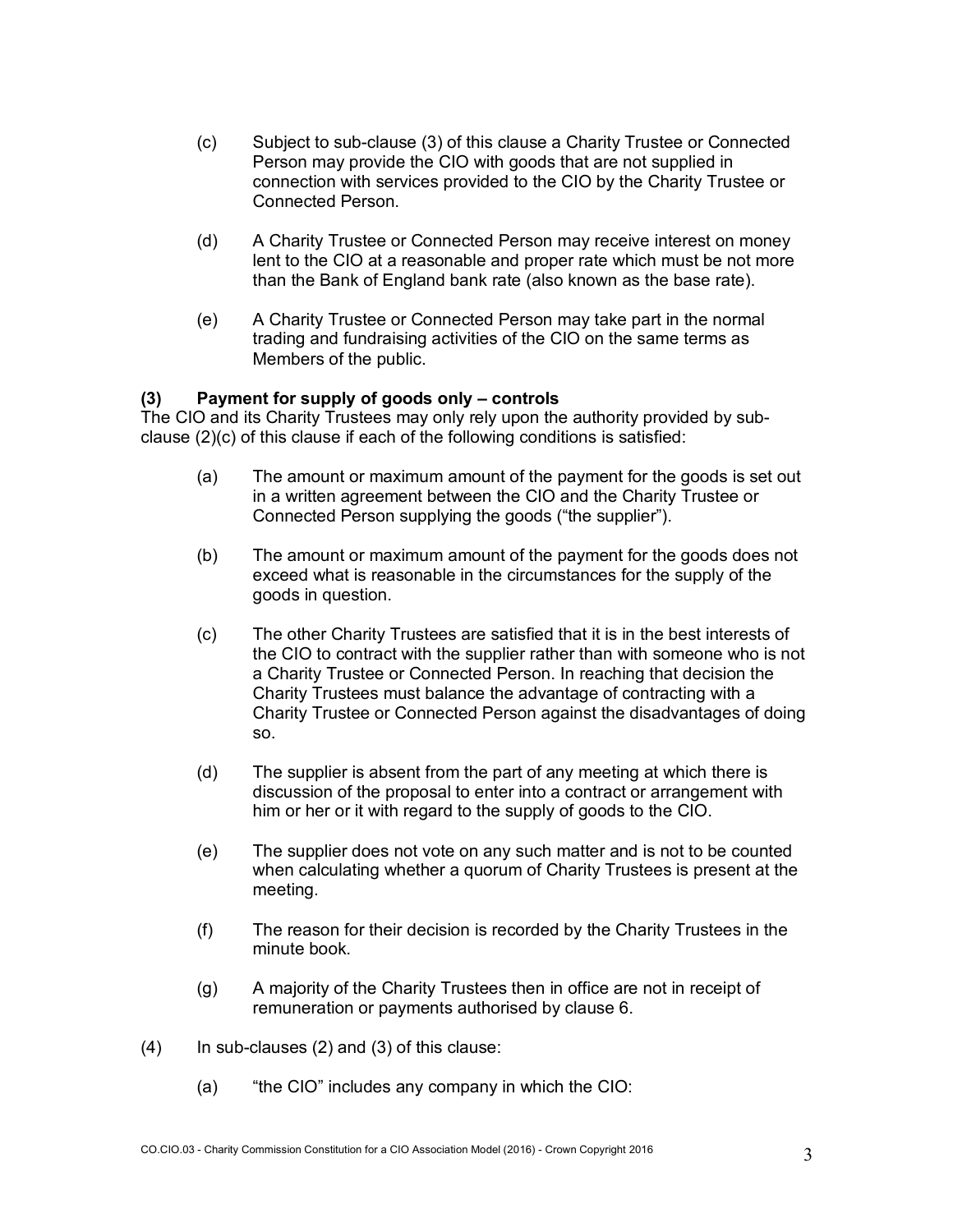- (i) holds more than 50% of the shares; or
- (ii) controls more than 50% of the voting rights attached to the shares; or
- (iii) has the right to appoint one or more directors to the board of the company;
- (b) "Connected Person" includes any person within the definition set out in clause 30 (Interpretation).

# **7. Conflicts of interest and conflicts of loyalty**

A Charity Trustee must:

- (1) declare the nature and extent of any interest, direct or indirect, which he or she has in a proposed transaction or arrangement with the CIO or in any transaction or arrangement entered into by the CIO which has not previously been declared; and,
- (2) absent himself or herself from any discussions of the Charity Trustees in which it is possible that a conflict of interest will arise between his or her duty to act solely in the interests of the CIO and any personal interest (including but not limited to any financial interest).

Any Charity Trustee absenting himself or herself from any discussions in accordance with this clause must not vote or be counted as part of the quorum in any decision of the Charity Trustees on the matter.

## **8. Liability of Members to contribute to the assets of the CIO if it is wound up**

If the CIO is wound up, the Members of the CIO have no liability to contribute to its assets and no personal responsibility for settling its debts and liabilities.

## **9. Membership of the CIO**

## **(1) Admission of new Members**

## **(a) Eligibility**

Membership of the CIO is open to a Regular User and to the Parish Council and Parochial Church Council (as such expressions are defined in clause 30), and who, by applying for Membership, has indicated his, her or its agreement to become a Member and acceptance of the duty of Members set out in sub-clause (3) of this clause.

A Member may be an individual or an individual representing an organisation which is or intends to be a Regular User or an individual appointed by the Parish Council or the Parochial Church Council. The initial Members of the CIO are set out in clause 30 – "The Initial Members"

## **(b) Admission procedure**

The Charity Trustees: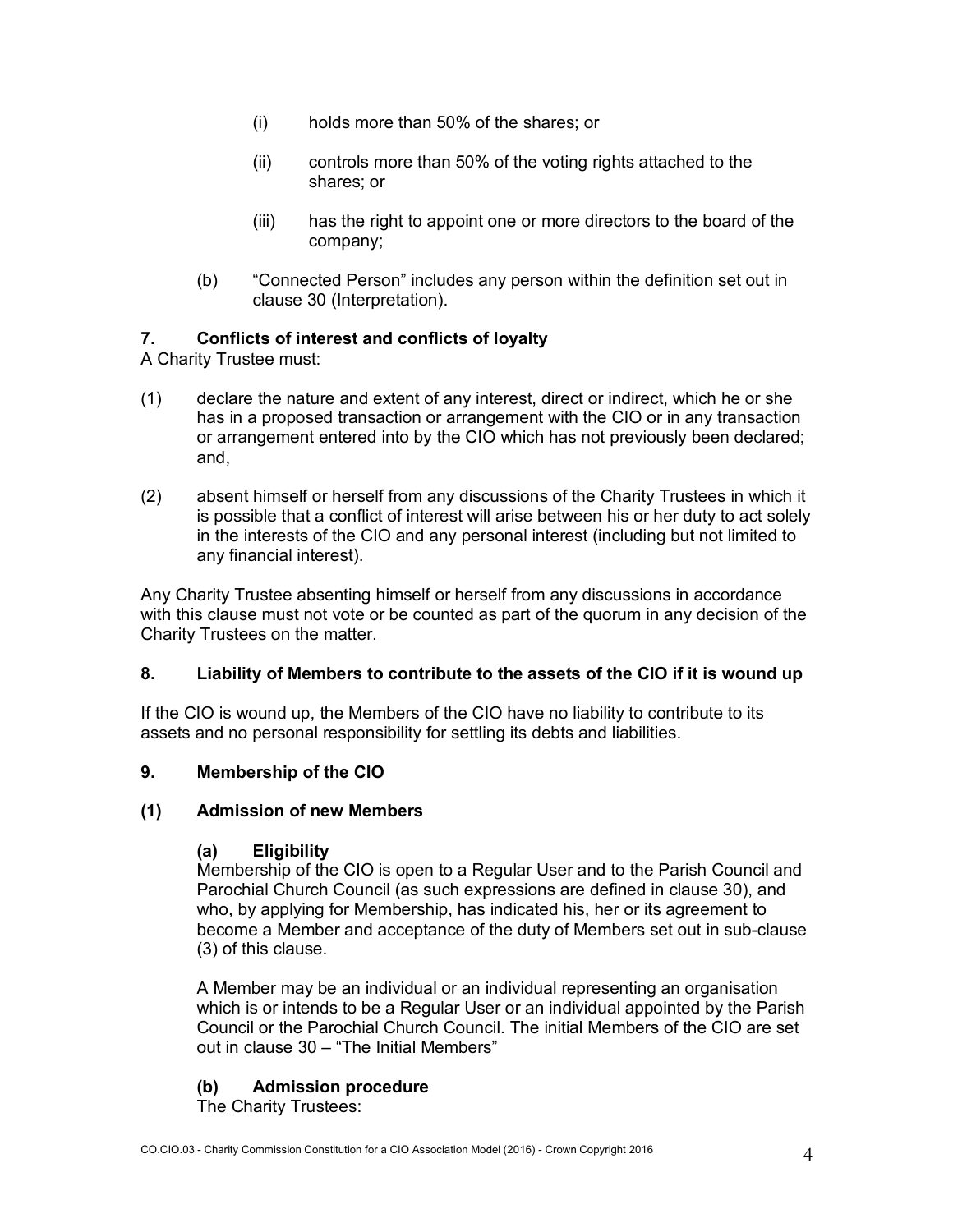- (i) may require applications for Membership to be made in any reasonable way that they decide;
- (ii) may, if an organisation wishes to appoint an individual person to become a Member, require that organisation to produce evidence that it is (or will become) a Regular user;
- (iii) shall permit the Parish Council and Parochial Church Council, as of right, to appoint an individual to be a Member by notice of appointment in writing to the Charity Trustees provided that such appointee agrees to abide by the duty of Members set out in sub-clause 3 below;
- (iv) shall, if they approve an application for Membership, notify the applicant of their decision within 21 days;
- (v) may refuse an application for Membership if the applicant has not confirmed its intention to become a Regular User or if the Charity Trustees believe that it is in the best interests of the CIO for them to do so;
- (iv) shall, if they decide to refuse an application for Membership, give the applicant their reasons for doing so, within 21 days of the decision being taken, and give the applicant the opportunity to appeal against the refusal; and
- (v) shall give fair consideration to any such appeal, and shall inform the applicant of their decision, but any decision to confirm refusal of the application for Membership shall be final.

# **(2) Transfer of Membership**

Membership of the CIO cannot be transferred to anyone else except in the case of an individual representing an organisation, whose Membership may be transferred by the organisation to a new representative. Such transfer of Membership does not take effect until the CIO has received written notification of the transfer.

## **(3) Duty of Members**

It is the duty of each Member of the CIO to exercise his or her powers as a Member of the CIO in the way he or she decides in good faith would be most likely to further the purposes of the CIO.

## **(4) Termination of Membership**

- (a) Membership of the CIO comes to an end if:
	- (i) the Member dies, or, in the case of an organisation (or the representative of an organisation) that organisation ceases to exist; or
	- (ii) the Member sends a notice of resignation to the Charity Trustees; or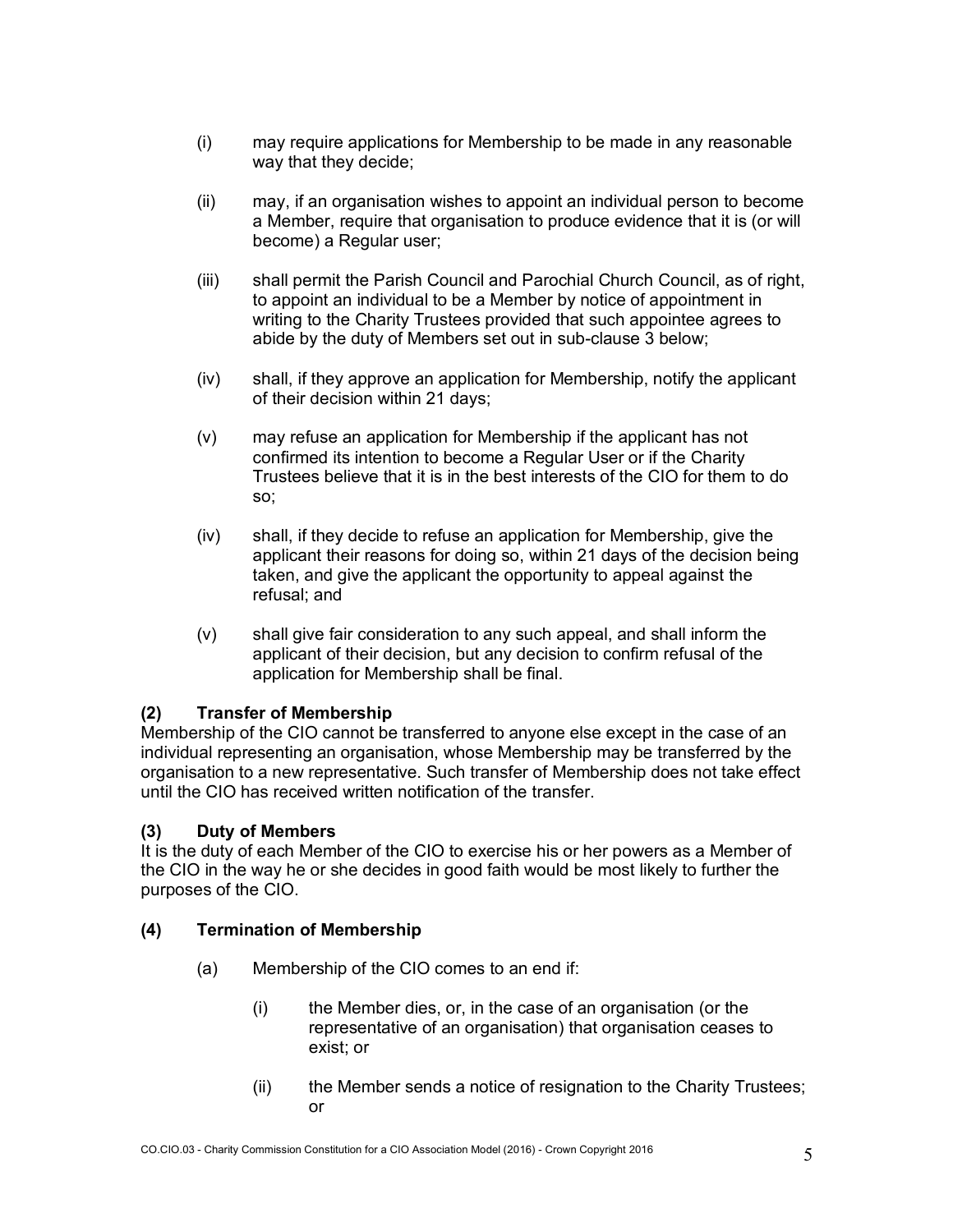- (iii) the Member (or the organisation which they represent) has not been a Regular User and the Charity Trustees decide that it is in the best interests of the CIO to terminate the Membership of that Member (and, thereby, the organisation which they represent); or
- (iv) any sum of money owed by the Member to the CIO is not paid in full within six months of its falling due; or
- (iv) the Charity Trustees decide that it is in the best interests of the CIO that the Member in question should be removed from Membership, and pass a resolution to that effect.
- (b) Before the Charity Trustees take any decision to remove someone from Membership of the CIO they must:
	- (i) inform the Member of the reasons why it is proposed to remove him, her or it from Membership;
	- (ii) give the Member at least 21 clear days' notice in which to make representations to the Charity Trustees as to why he, she or it should not be removed from Membership;
	- (iii) at a duly constituted meeting of the Charity Trustees, consider whether or not the Member should be removed from Membership;
	- (iv) consider at that meeting any representations which the Member makes as to why the Member should not be removed; and
	- (v) notify the Member in writing of the decision whether the Member has or has not been removed from Membership.

## **(5) Membership fees**

The CIO may require Members to pay reasonable membership fees to the CIO.

#### **(6) Informal or Associate (non-voting) Membership**

- (a) The CIO shall have a class of non-voting Member referred to in this constitution as Associate Members. All beneficiaries and inhabitants of Grundisbugh and the neighbourhood of the CIO are Associate Members and shall be entitled to attend, but not vote at, any AGM or other meeting of the Members.
- (b) The Charity Trustees may create other classes of non-voting Membership, and may determine the rights and obligations of any such Members (including payment of Membership fees), and the conditions for admission to, and termination of Membership of any such class of Members.
- (b) Other references in this constitution to "Members" and "Membership" do not apply to Associate Members or other non-voting Members, and non-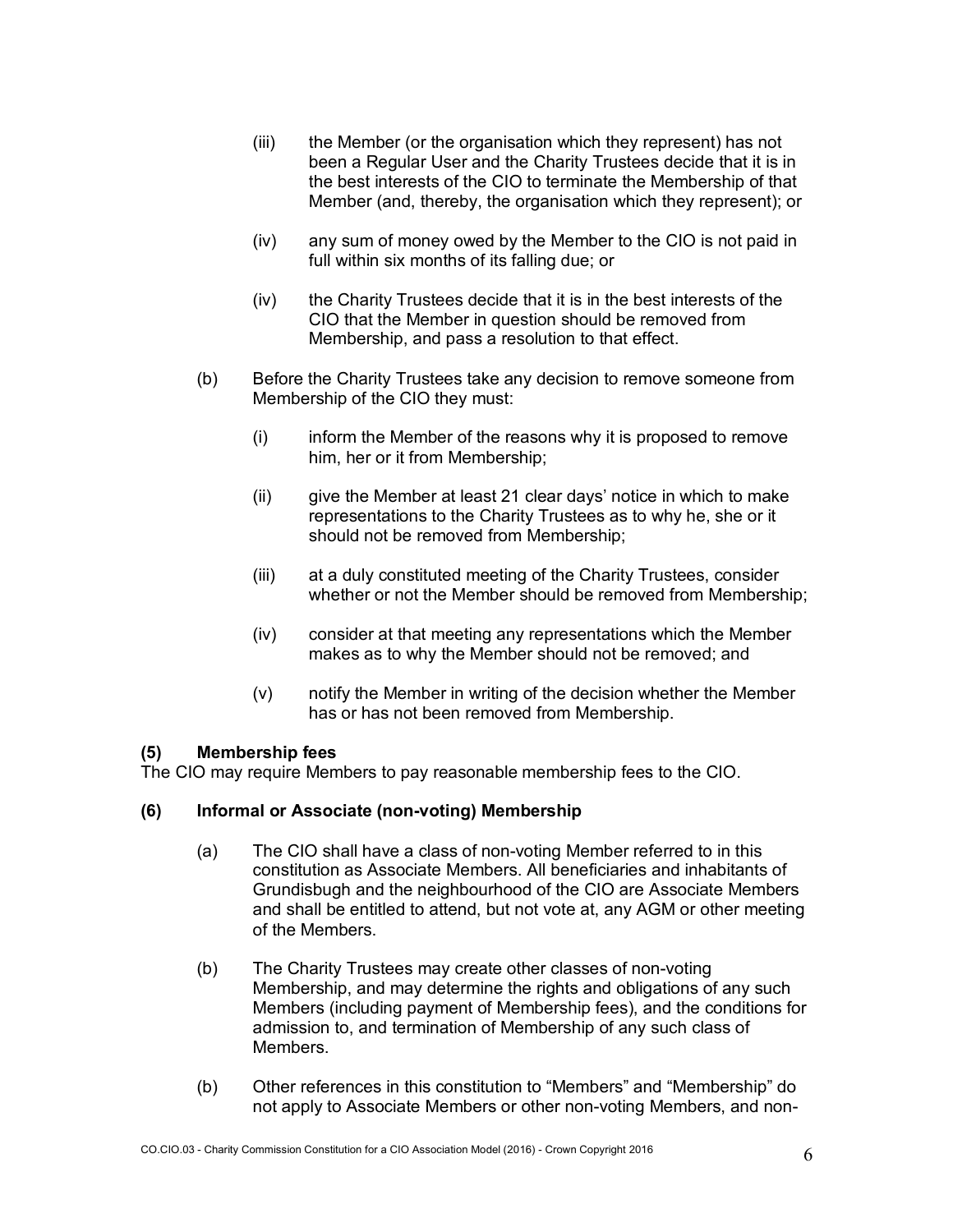voting Members do not qualify as Members for any purpose under the Charities Acts, General Regulations or Dissolution Regulations.

## **10. Members' decisions**

# **(1) General provisions**

Except for those decisions that must be taken in a particular way as indicated in subclause (3) of this clause, decisions of the Members of the CIO must be taken by vote at a General Meeting as provided in sub-clause (2) of this clause.

# **(2) Taking ordinary decisions by vote**

Subject to sub-clause (3) of this clause, any decision of the Members of the CIO may be taken by means of a resolution at a General Meeting. Such a resolution may be passed by a simple majority of votes cast at the meeting including votes cast by proxy votes.

## **(3) Decisions that must be taken in a particular way**

- (a) Any decision to remove a Charity Trustee must be taken in accordance with clause 15(2).
- (b) Any decision to amend this constitution must be taken in accordance with clause 28 of this constitution (Amendment of Constitution).
- (c) Any decision to wind up or dissolve the CIO must be taken in accordance with clause 29 of this constitution (Voluntary winding up or dissolution). Any decision to amalgamate or transfer the undertaking of the CIO to one or more other CIOs must be taken in accordance with the provisions of the Charities Act 2011.

## **11. General Meetings of Members**

## **(1) Types of General Meeting**

There must be an annual General Meeting (AGM) of the Members of the CIO. The first AGM must be held within 18 months of the registration of the CIO, and subsequent AGMs must be held at intervals of not more than 15 months. The AGM must receive the annual statement of accounts (duly audited or examined where applicable) and the Charity Trustees' annual report, and must elect Charity Trustees as required under clause 13.

Other General Meetings of the Members of the CIO may be held at any time.

All General Meetings must be held in accordance with the following provisions.

## **(2) Calling General Meetings**

(a) The Charity Trustees: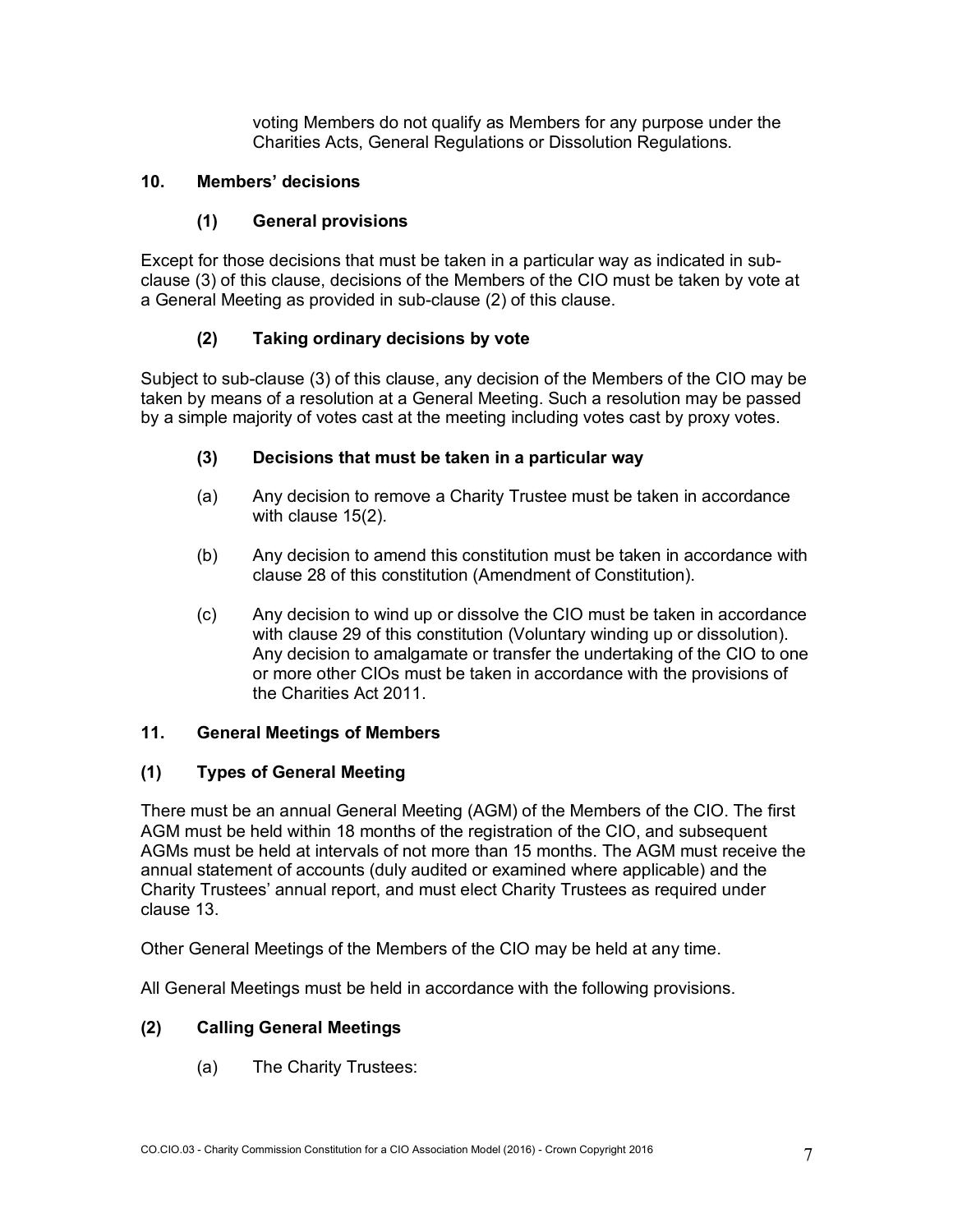- (i) must call the Annual General Meeting of the Members of the CIO in accordance with sub-clause (1) of this clause, and identify it as such in the notice of the meeting; and
- (ii) may call any other General Meeting of the Members at any time.
- (b) The Charity Trustees must, within 21 days, call a General Meeting of the Members of the CIO if:
	- (i) they receive a request to do so from at least 25% of the Members of the CIO; and
	- (ii) the request states the general nature of the business to be dealt with at the meeting, and is authenticated by the Member(s) making the request.
- (c) If, at the time of any such request, there has not been any General Meeting of the Members of the CIO for more than 12 months, then subclause (b)(i) of this clause shall have effect as if 5% were substituted for 25%.
- (d) Any such request may include particulars of a resolution that may properly be proposed, and is intended to be proposed, at the meeting.
- (e) A resolution may only properly be proposed if it is lawful, and is not defamatory, frivolous or vexatious.
- (f) Any General Meeting called by the Charity Trustees at the request of the Members of the CIO must be held within 28 days from the date on which it is called.
- (g) If the Charity Trustees fail to comply with this obligation to call a General Meeting at the request of its Members, then the Members who requested the meeting may themselves call a General Meeting.
- (h) A General Meeting called in this way must be held not more than 3 months after the date when the Members first requested the meeting.
- (i) The CIO must reimburse any reasonable expenses incurred by the Members calling a General Meeting by reason of the failure of the Charity Trustees to duly call the meeting, but the CIO shall be entitled to be indemnified by the Charity Trustees who were responsible for such failure.

## **(3) Notice of General Meetings**

(a) The Charity Trustees, or, as the case may be, the relevant Members of the CIO, must give at least 14 clear days' notice of any General Meeting to all of the Members, and to any Charity Trustee of the CIO who is not a Member. In the case where a Member is the appointed representative of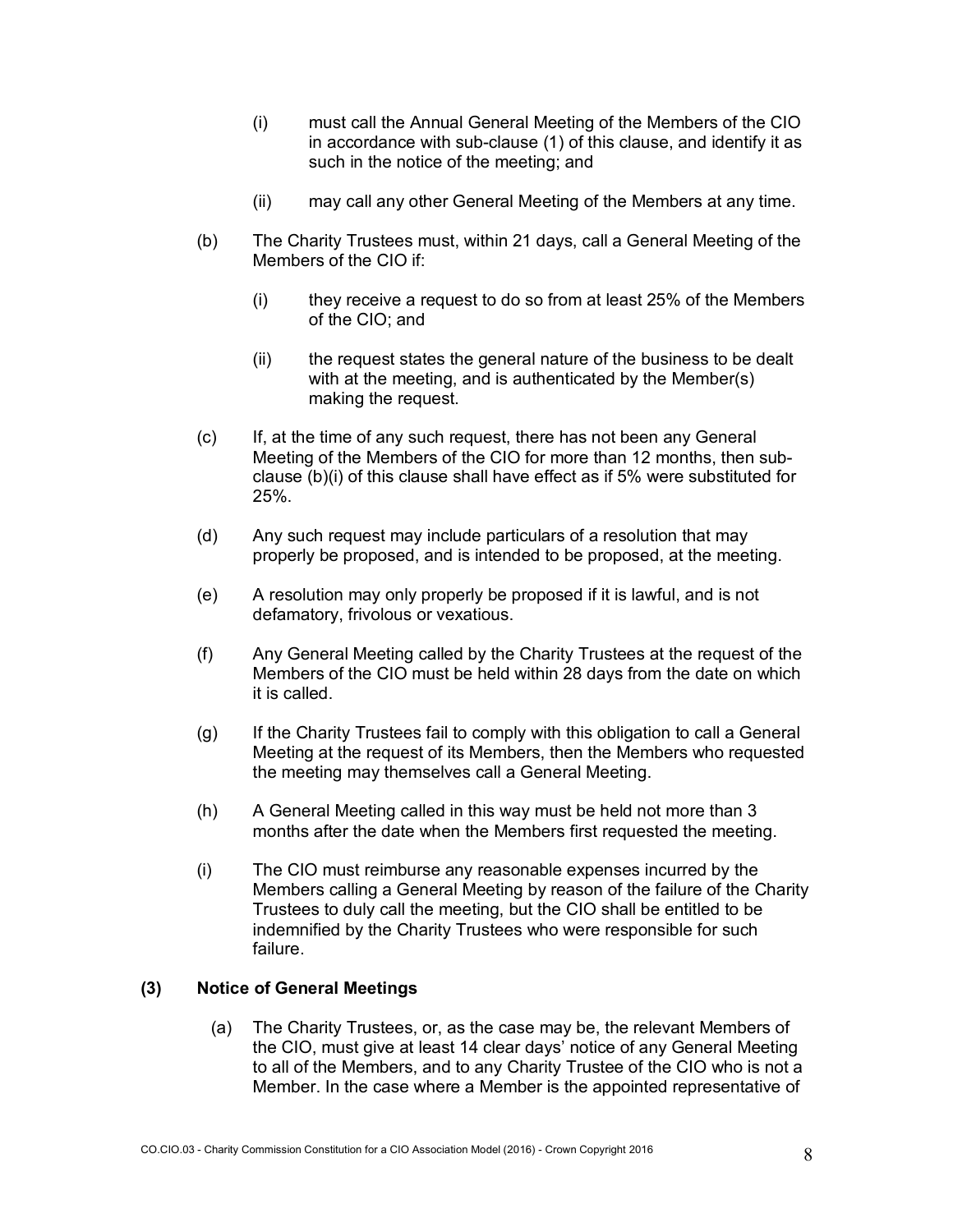an organisation, the notice should be sent to the appointed representative rather than the organisation.

- (b) Public notice shall be given a reasonable period ahead of a meeting of Members to Associate Members by signage, social media or such other means as are likely to bring the meeting to the attention of inhabitants of Grundisburgh.
- (b) If it is agreed by not less than 90% of all Members of the CIO, any resolution may be proposed and passed at the meeting even though the requirements of sub-clause (3) (a) of this clause have not been met. This sub-clause does not apply where a specified period of notice is strictly required by another clause in this constitution, by the Charities Act 2011 or by the General Regulations.
- (c) The notice of any General Meeting to be given to Members (not Associate Members) must:
	- (i) state the time and date of the meeting:
	- (ii) give the address at which the meeting is to take place;
	- (iii) give particulars of any resolution which is to be moved at the meeting, and of the general nature of any other business to be dealt with at the meeting; and
	- (iv) if a proposal to alter the constitution of the CIO is to be considered at the meeting, include the text of the proposed alteration;
	- (v) include, with the notice for the AGM, the annual statement of accounts and trustees' annual report, details of persons standing for election or re-election as trustee, or where allowed under clause 22 (Use of electronic communication), details of where the information may be found on the CIO's website.
- (d) Proof that an envelope containing a notice was properly addressed, prepaid and posted; or that an electronic form of notice was properly addressed and sent, shall be conclusive evidence that the notice was given. Notice shall be deemed to be given 24 hours after it was posted or sent.
- (e) The proceedings of a meeting shall not be invalidated because a Member who was entitled to receive notice of the meeting did not receive it because of accidental omission by the CIO.

## **(4) Chairing of General Meetings**

The person nominated as chair by the Charity Trustees under clause 19(2) (Chairing of meetings), shall, if present at the General Meeting and willing to act, preside as chair of the meeting. Subject to that, the Members of the CIO who are present at a General Meeting shall elect a chairman to preside at the meeting.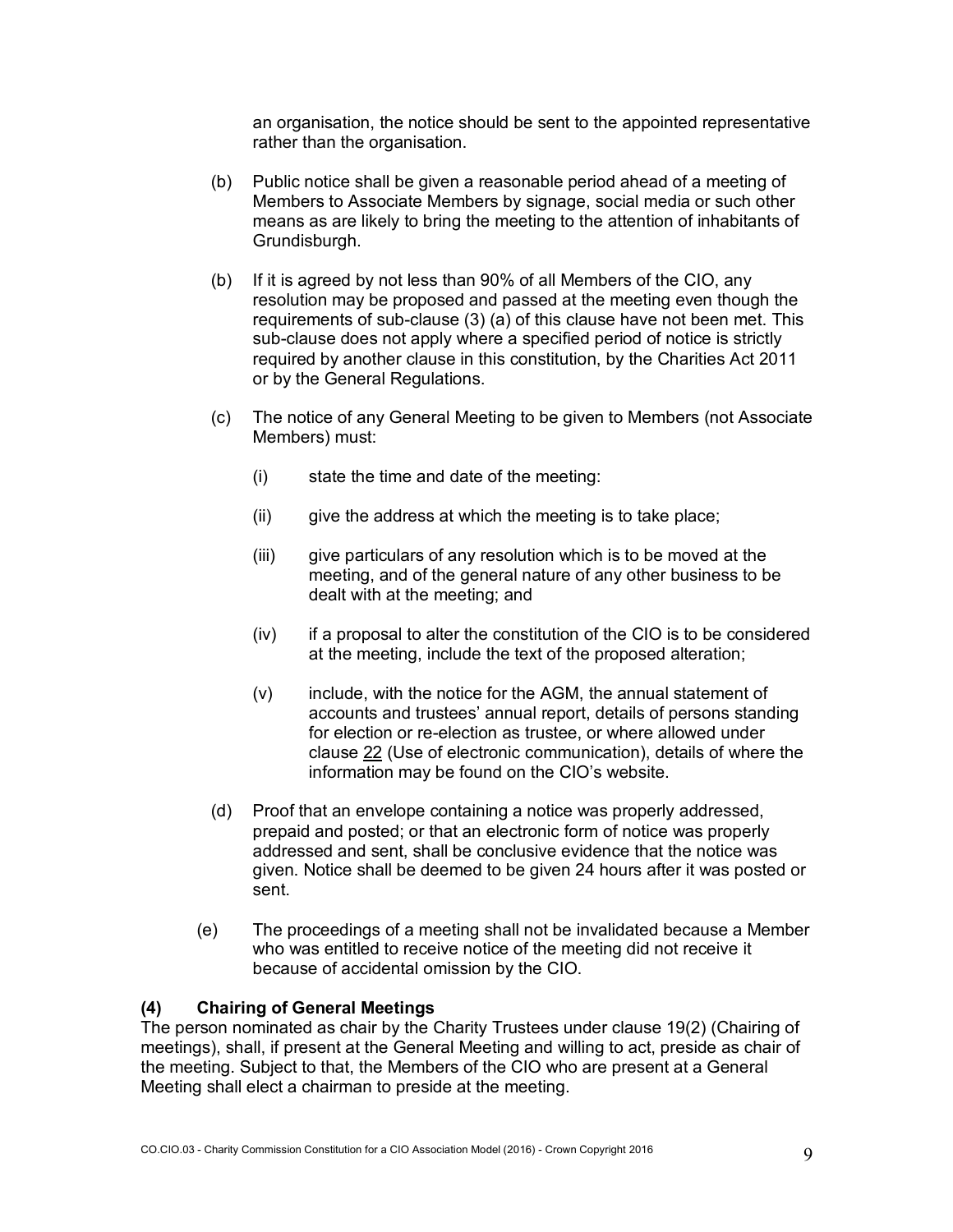### **(5) Quorum at General Meetings**

- (a) No business may be transacted at any General Meeting of the Members of the CIO unless a quorum is present when the meeting starts.
- (b) Subject to the following provisions, the quorum for General Meetings shall be the greater of 10% of the Members or three Members. For the avoidance of doubt, Associate Members are not to be counted as present for the purposes of assessing whether a quorum is, or remains, present.
- (c) If the meeting has been called by or at the request of the Members and a quorum is not present within 15 minutes of the starting time specified in the notice of the meeting, the meeting is closed.
- (d) If the meeting has been called in any other way and a quorum is not present within 15 minutes of the starting time specified in the notice of the meeting, the chair must adjourn the meeting. The date, time and place at which the meeting will resume must either be announced by the chair or be notified to the CIO's Members at least seven clear days before the date on which it will resume.
- (e) If a quorum is not present within 15 minutes of the start time of the adjourned meeting, the Member or Members present at the meeting constitute a quorum.
- $(f)$  If at any time during the meeting a quorum ceases to be present, the meeting may discuss issues and make recommendations to the trustees but may not make any decisions. If decisions are required which must be made by a meeting of the Members, the meeting must be adjourned.

## **(6) Voting at General Meetings**

- (a) Any decision other than one falling within clause 10(3) (Decisions that must be taken in a particular way) shall be taken by a simple majority of votes cast at the meeting (including proxy votes)*.* Every Member has one vote. A Charity Trustee does not have a vote unless also a Member.
- (b) A Member may appoint a person as a proxy to exercise that Member's rights to attend, speak and vote at a meeting of Members. The Member appointing the proxy shall give notice in writing to the CIO before the time fixed for the meeting confirming the name of the proxy. A proxy may vote as the proxy sees fit unless directed by the Member appointing the proxy how the proxy is to vote. If such a direction has been given to the proxy, the notice of appointment of the proxy sent to the CIO shall state the direction so given on any resolution being proposed at the meeting. A proxy appointment shall only last for the meeting in respect of which it is given, or any adjourned meeting of it, and shall thereafter expire.
- (c) In the event of an equality of votes, the chair of the meeting shall have a casting vote. If the chair of the meeting is a Member and has voted, the chair shall still be entitled to cast a second vote as a casting vote.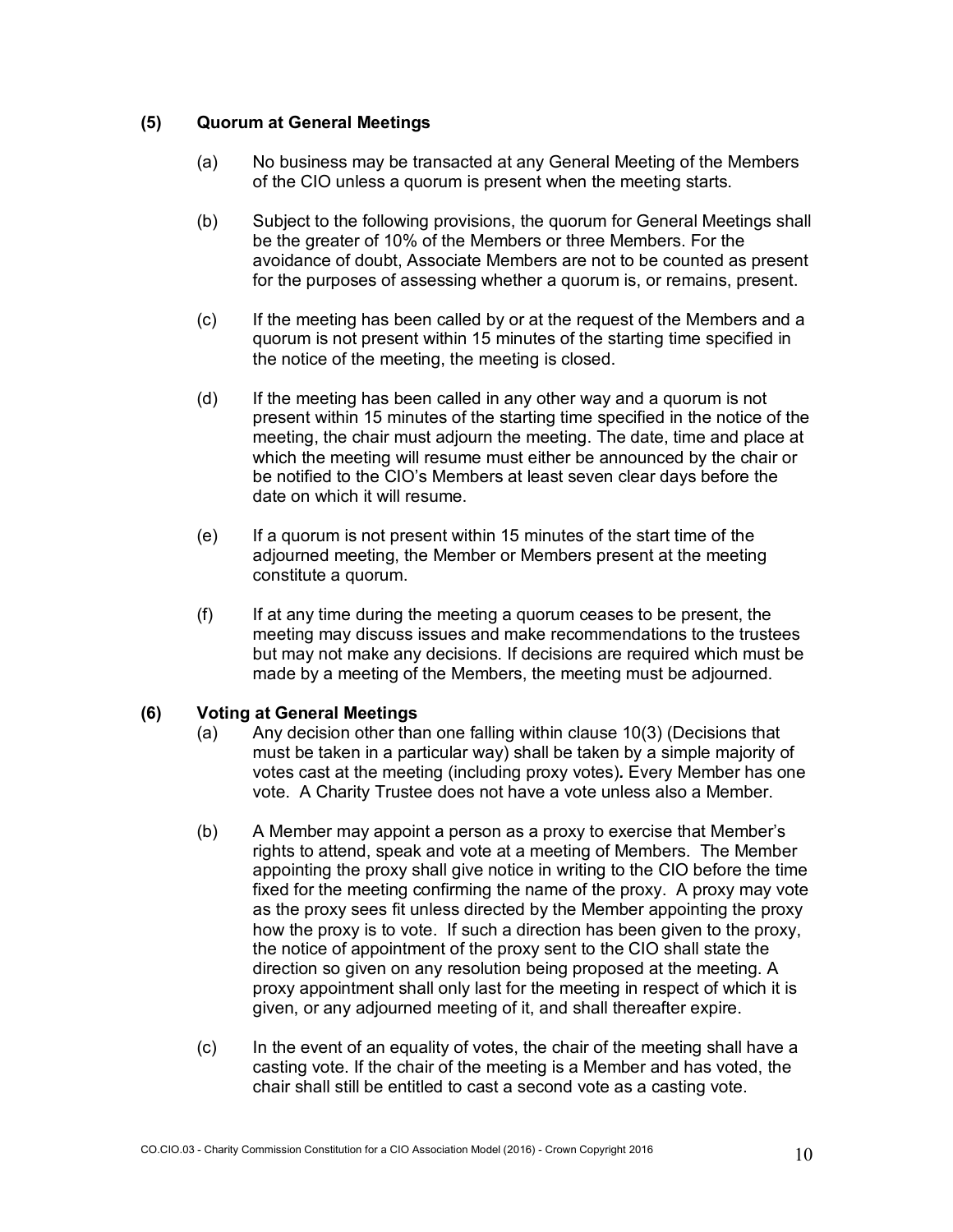- (d) Any objection to the qualification of any voter must be raised at the meeting at which the vote is cast and the decision of the chair of the meeting shall be final.
- (f) Although Associate Members are not entitled to a formal vote at any meeting of Members, nothing in this constitution shall prevent the chair of a meeting seeking a show of hands from Associate Members attending the meeting for the purpose of gauging public opinion but such a vote shall not be binding upon the CIO and shall be an indicative vote only.

# **(7) Representation of organisations**

An organisation that has been approved as a Regular User or the Parish Council or the Parochial Church Council must appoint an individual as its representative, who will be recorded as the Member in the CIO's register of Members, together with a note of the organisation which has appointed them.

# **(8) Adjournment of meetings**

The chair may, with the consent of a meeting at which a quorum is present, (and shall if so directed by the meeting) adjourn the meeting to another time and/or place. No business may be transacted at an adjourned meeting except business which could properly have been transacted at the original meeting.

# **12. Charity Trustees**

# **(1) Functions and duties of Charity Trustees**

The Charity Trustees shall manage the affairs of the CIO and may for that purpose exercise all the powers of the CIO. It is the duty of each Charity Trustee:

- (a) to exercise his or her powers and to perform his or her functions as a trustee of the CIO in the way he or she decides in good faith would be most likely to further the purposes of the CIO; and
- (b) to exercise, in the performance of those functions, such care and skill as is reasonable in the circumstances having regard in particular to:
	- (i) any special knowledge or experience that he or she has or holds himself or herself out as having; and
	- (ii) if he or she acts as a Charity Trustee of the CIO in the course of a business or profession, to any special knowledge or experience that it is reasonable to expect of a person acting in the course of that kind of business or profession.

## **(2) Eligibility for trusteeship**

(a) Every Charity Trustee must be a natural person (i.e. not a company or other type of entity).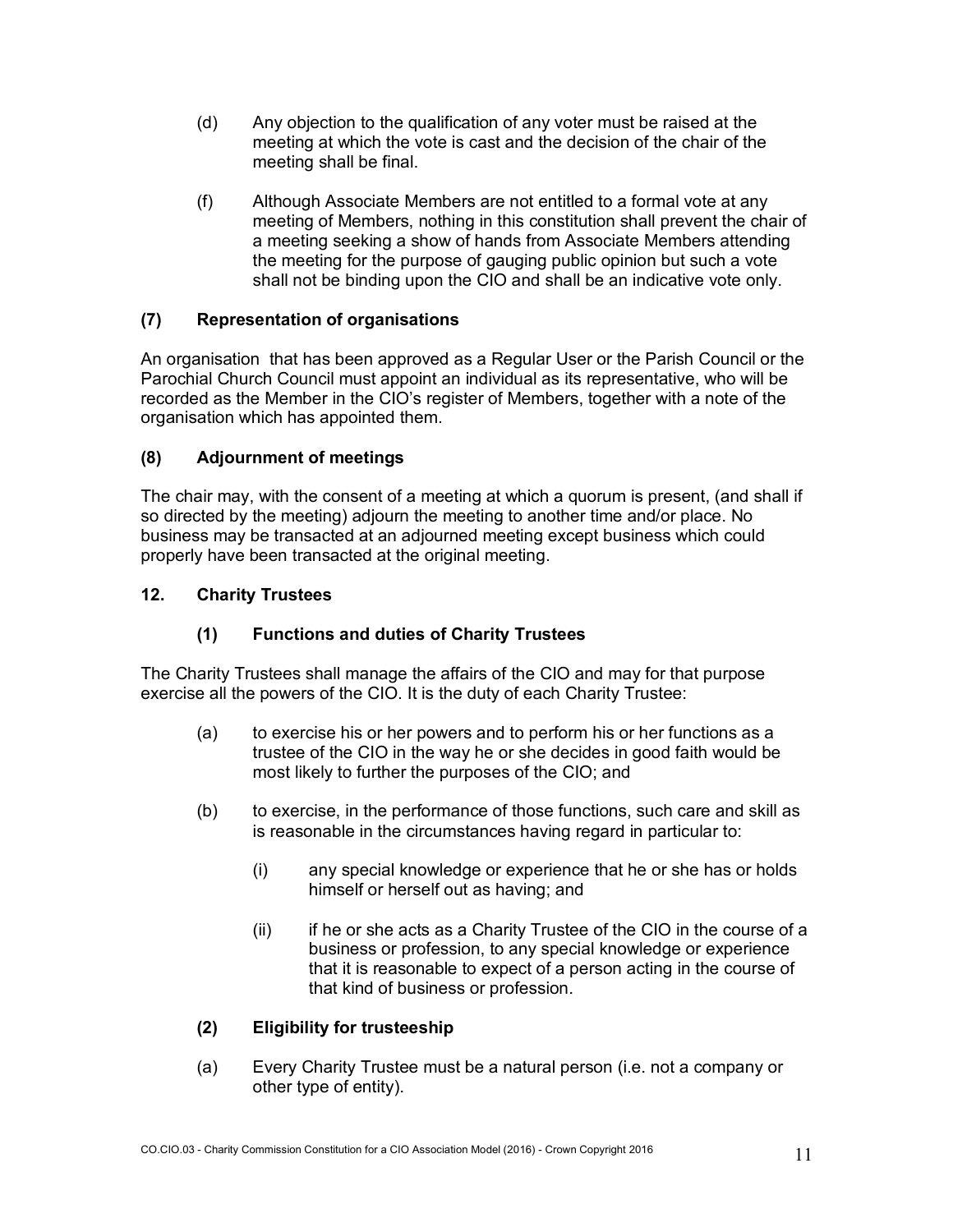- (b) No one may be appointed as a Charity Trustee:
	- if he or she is under the age of 18 years; or
	- if he or she would automatically cease to hold office under the provisions of clause 15(1)(f).
- (c) No one is entitled to act as a Charity Trustee whether on appointment or on any re-appointment until he or she has expressly acknowledged, in whatever way the Charity Trustees decide, his or her acceptance of the office of Charity Trustee.

### **(3) Number of Charity Trustees**

- (a) There must be at least three Charity Trustees. If the number falls below this minimum, the remaining trustee or trustees may act only to call a meeting of the Charity Trustees, or appoint a new Charity Trustee.
- (b) The maximum number of Charity Trustees is 10. The Charity Trustees may not appoint any Charity Trustee if as a result the number of Charity Trustees would exceed the maximum

## **(4) First Charity Trustees**

The first Charity Trustees of the CIO are:

Mr Bryan Laxton; Mr Stephen Cooper; and Mrs Judith Bignell

#### **13. Appointment of Charity Trustees**

- (1) At every Annual General Meeting of the Members of the CIO, one-third of the Charity Trustees shall retire from office. If the number of Charity Trustees is not three or a multiple of three, then the number nearest to one-third shall retire from office, but if there is only one Charity Trustee, he or she shall retire;
- (2) The Charity Trustees to retire by rotation shall be those who have been longest in office since their last appointment or reappointment. If any trustees were last appointed or reappointed on the same day those to retire shall (unless they otherwise agree among themselves) be determined by lot;
- (3) The vacancies so arising may be filled by the decision of the Members at the annual General Meeting; any vacancies not filled at the annual General Meeting may be filled as provided in sub-clause (4) of this clause;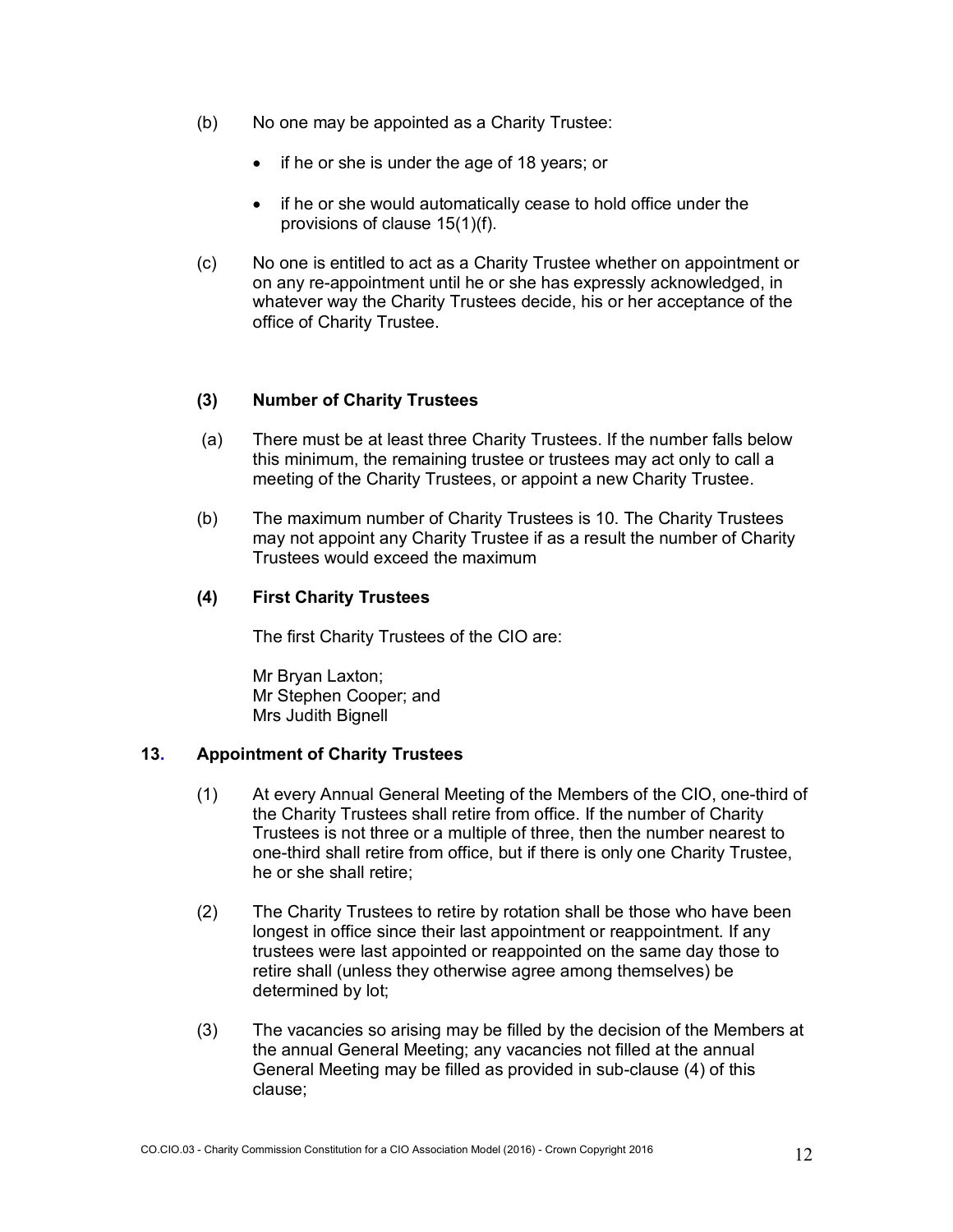- (4) The Members or the Charity Trustees may at any time decide to appoint a new Charity Trustee, whether in place of a Charity Trustee who has retired or been removed in accordance with clause 15 (Retirement and removal of Charity Trustees), or as an additional Charity Trustee, provided that the limit specified in clause 12(3) on the number of Charity Trustees would not as a result be exceeded;
- (5) A person so appointed by the Members of the CIO shall retire in accordance with the provisions of sub-clauses (2) and (3) of this clause. A person so appointed by the Charity Trustees shall retire at the conclusion of the next annual General Meeting after the date of his or her appointment, and shall not be counted for the purpose of determining which of the Charity Trustees is to retire by rotation at that meeting.
- (6) A Member is eligible to be a Charity Trustee and shall be entitled to vote for their appointment or re-appointment at any meeting of Members at which such a resolution is proposed.

## **14. Information for new Charity Trustees**

The Charity Trustees will make available to each new Charity Trustee, on or before his or her first appointment:

- (a) a copy of this constitution and any amendments made to it; and
- (b) a copy of the CIO's latest trustees' annual report and statement of accounts.

## **15. Retirement and removal of Charity Trustees**

- (1) A Charity Trustee ceases to hold office if he or she:
	- (a) retires by notifying the CIO in writing (but only if enough Charity Trustees will remain in office when the notice of resignation takes effect to form a quorum for meetings);
	- (b) is absent without the permission of the Charity Trustees from all their meetings held within a period of six months and the trustees resolve that his or her office be vacated;
	- (c) dies;
	- (d) in the written opinion, given to the CIO, of a registered medical practitioner treating that person, has become physically or mentally incapable of acting as a director and may remain so for more than three months;
	- (e) is removed by the Members of the CIO in accordance with sub-clause (2) of this clause; or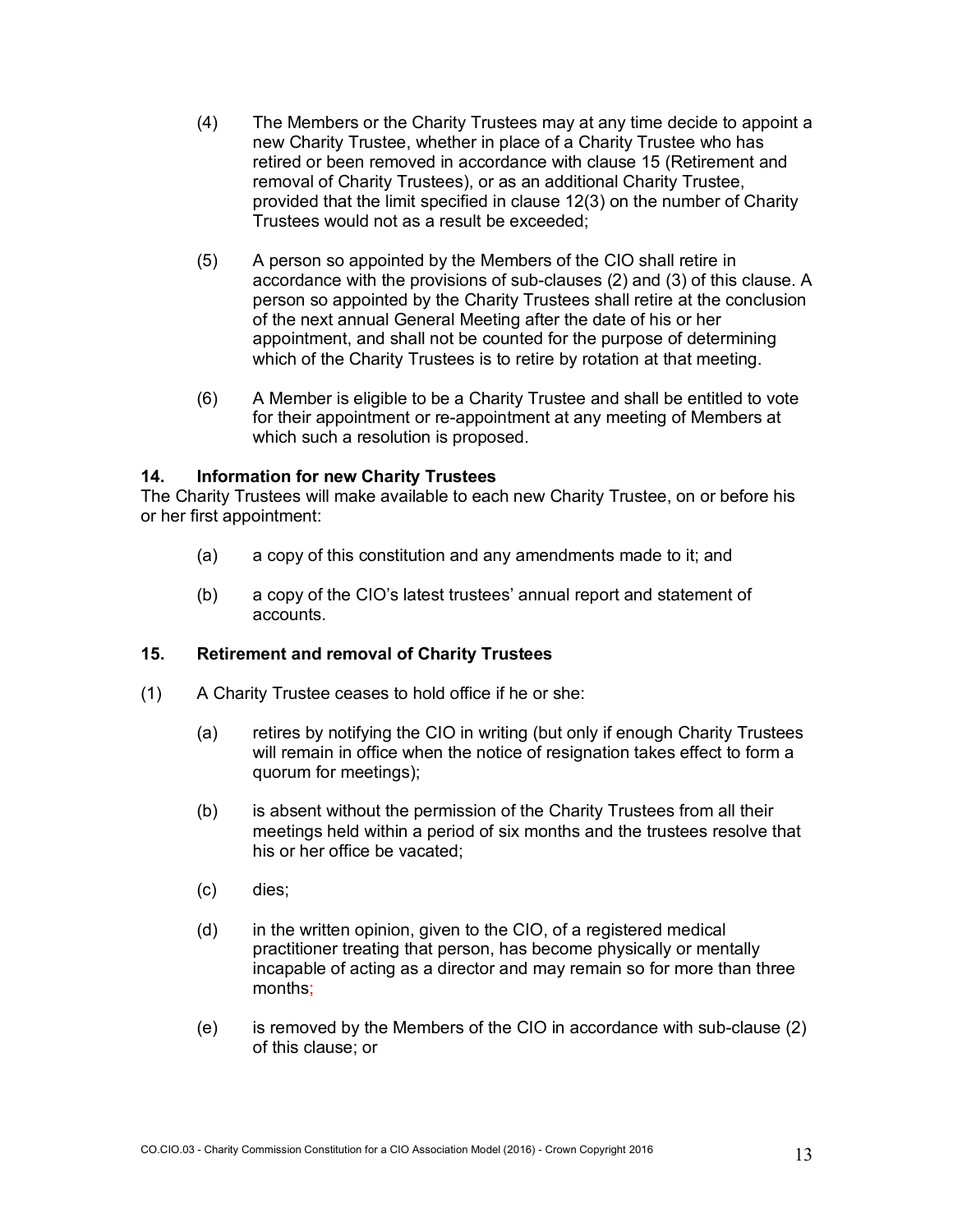- (f) is disqualified from acting as a Charity Trustee by virtue of sections 178- 180 of the Charities Act 2011 (or any statutory re-enactment or modification of that provision).
- (2) A Charity Trustee shall be removed from office if a resolution to remove that trustee is proposed at a General Meeting of the Members called for that purpose and properly convened in accordance with clause 11, and the resolution is passed by a two-thirds majority of votes cast at the meeting (including votes validly cast by proxy).
- (3) A resolution to remove a Charity Trustee in accordance with this clause shall not take effect unless the individual concerned has been given at least 14 clear days' notice in writing that the resolution is to be proposed, specifying the circumstances alleged to justify removal from office, and has been given a reasonable opportunity of making oral and/or written representations to the Members of the CIO.

# **16. Reappointment of Charity Trustees**

Any person who retires as a Charity Trustee by rotation or by giving notice to the CIO is eligible for reappointment.

# **17. Taking of decisions by Charity Trustees**

Any decision may be taken either:

- at a meeting of the Charity Trustees (a "Trustee Meeting"); or
- by resolution in writing or electronic form agreed by all of the Charity Trustees, which may comprise either a single document or several documents containing the text of the resolution in like form to which the majority of all of the Charity Trustees has signified their agreement. Such a resolution shall be effective provided that
	- a copy of the proposed resolution has been sent, at or as near as reasonably practicable to the same time, to all of the Charity Trustees; and
	- the majority of all of the Charity Trustees has signified agreement to the resolution in a document or documents which has or have been authenticated by their signature, by a statement of their identity accompanying the document or documents, or in such other manner as the Charity Trustees have previously resolved.

## **18. Delegation by Charity Trustees**

(1) The Charity Trustees may delegate any of their powers or functions to a committee or committees, and, if they do, they must determine the terms and conditions on which the delegation is made. The Charity Trustees may at any time alter those terms and conditions, or revoke the delegation.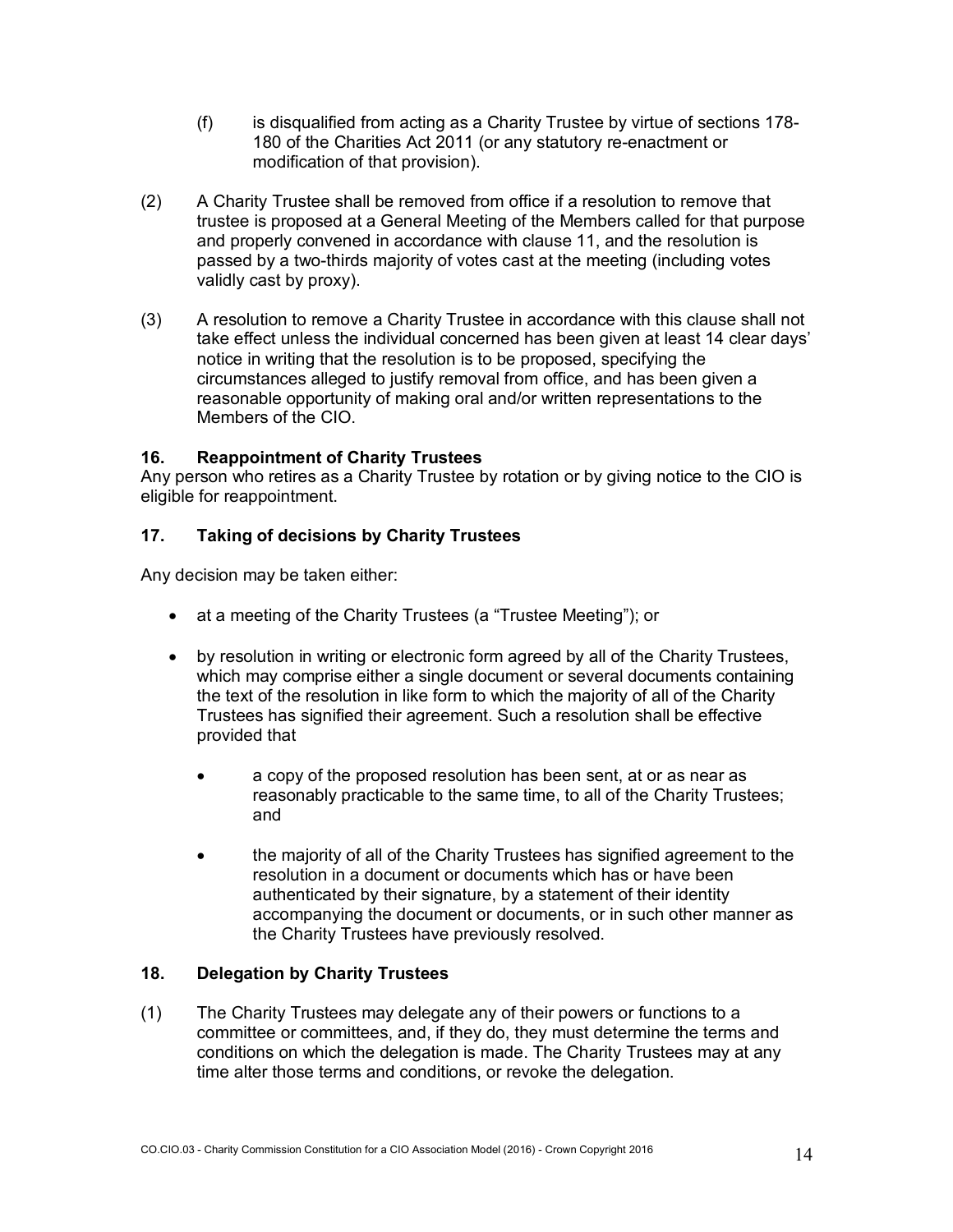- (2) This power is in addition to the power of delegation in the General Regulations and any other power of delegation available to the Charity Trustees, but is subject to the following requirements:
	- (a) a committee may consist of two or more persons, but at least one Member of each committee must be a Charity Trustee;
	- (b) the acts and proceedings of any committee must be brought to the attention of the Charity Trustees as a whole as soon as is reasonably practicable; and
	- (c) the Charity Trustees shall from time to time review the arrangements which they have made for the delegation of their powers.

## **19. Meetings and proceedings of Charity Trustees**

### **(1) Calling meetings**

- (a) Any Charity Trustee may call a meeting of the Charity Trustees.
- (b) Subject to that, the Charity Trustees shall decide how their meetings are to be called, and what notice is required.

### **(2) Chairing of meetings**

The Charity Trustees may appoint one of their number to chair their meetings and may at any time revoke such appointment. If no-one has been so appointed, or if the person appointed is unwilling to preside or is not present within 10 minutes after the time of the meeting, the Charity Trustees present may appoint one of their number to chair that meeting.

#### **(3) Procedure at meetings**

- (a) No decision shall be taken at a meeting unless a quorum is present at the time when the decision is taken. The quorum is two Charity Trustees, or the number nearest to one third of the total number of Charity Trustees, whichever is greater or such larger number as the Charity Trustees may decide from time to time. A Charity Trustee shall not be counted in the quorum present when any decision is made about a matter upon which he or she is not entitled to vote.
- (b) Questions arising at a meeting shall be decided by a majority of those eligible to vote.
- (c) In the case of an equality of votes, the chair shall have a second or casting vote.
- **(4) Participation in meetings by electronic means**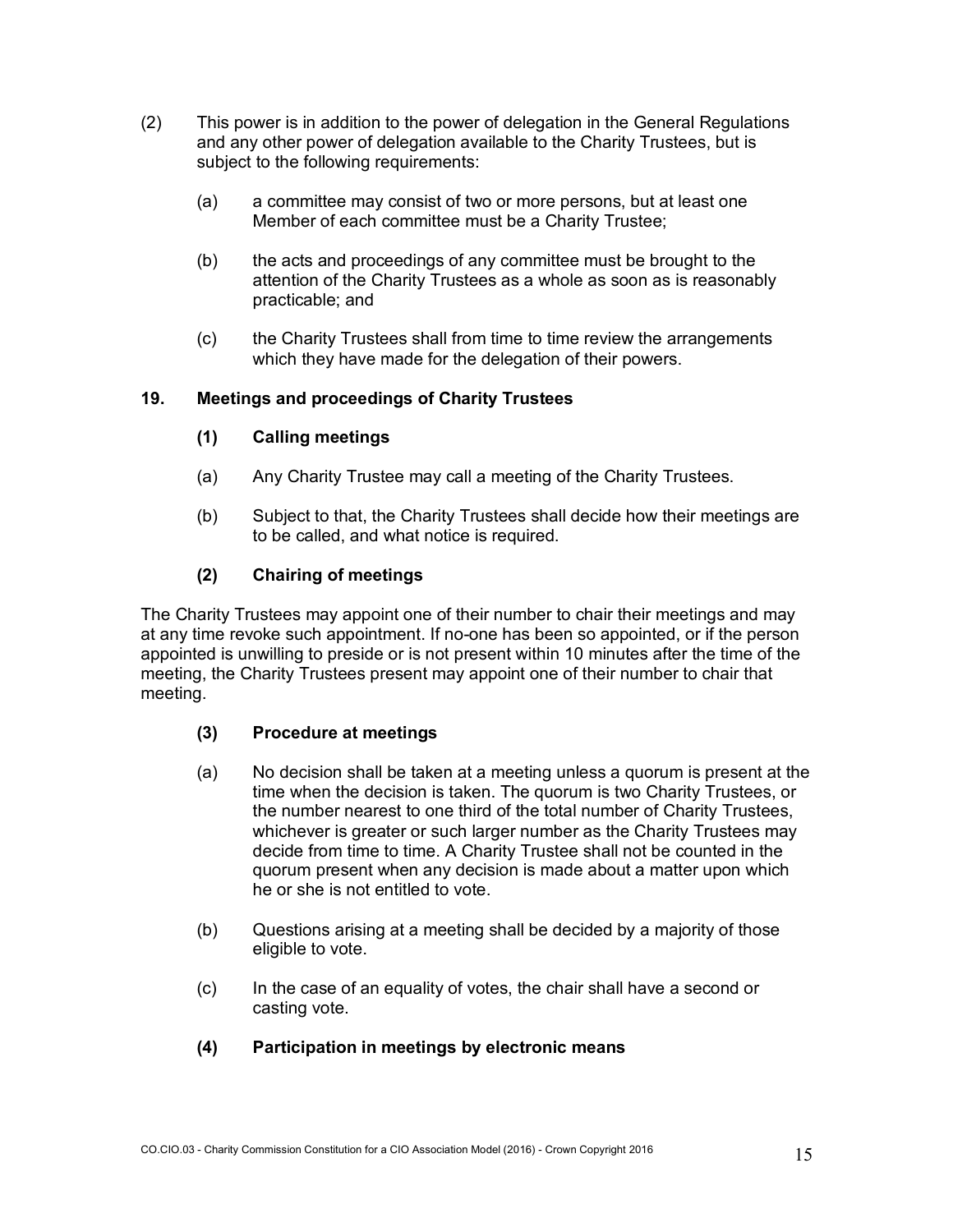- (a) A meeting may be held by suitable electronic means agreed by the Charity Trustees in which each participant may communicate with all the other participants.
- (b) Any Charity Trustee participating at a meeting by suitable electronic means agreed by the Charity Trustees in which a participant or participants may communicate with all the other participants shall qualify as being present at the meeting.
- (c) Meetings held by electronic means must comply with rules for meetings, including chairing and the taking of minutes.

## **20. Saving provisions**

- (1) Subject to sub-clause (2) of this clause, all decisions of the Charity Trustees, or of a committee of Charity Trustees, shall be valid notwithstanding the participation in any vote of a Charity Trustee:
	- who was disqualified from holding office;
	- who had previously retired or who had been obliged by the constitution to vacate office;
	- who was not entitled to vote on the matter, whether by reason of a conflict of interest or otherwise;

if, without the vote of that Charity Trustee and that Charity Trustee being counted in the quorum, the decision has been made by a majority of the Charity Trustees at a quorate meeting.

(2) Sub-clause (1) of this clause does not permit a Charity Trustee to keep any benefit that may be conferred upon him or her by a resolution of the Charity Trustees or of a committee of Charity Trustees if, but for clause (1), the resolution would have been void, or if the Charity Trustee has not complied with clause 7 (Conflicts of interest).

#### **21. Execution of documents**

- (1) The CIO shall execute documents by signature or by affixing its seal (if it has one).
- (2) A document is validly executed by signature if it is signed by at least two of the Charity Trustees.

#### **22. Use of electronic communications**

The CIO will comply with the requirements of the Communications Provisions in the General Regulations and in particular: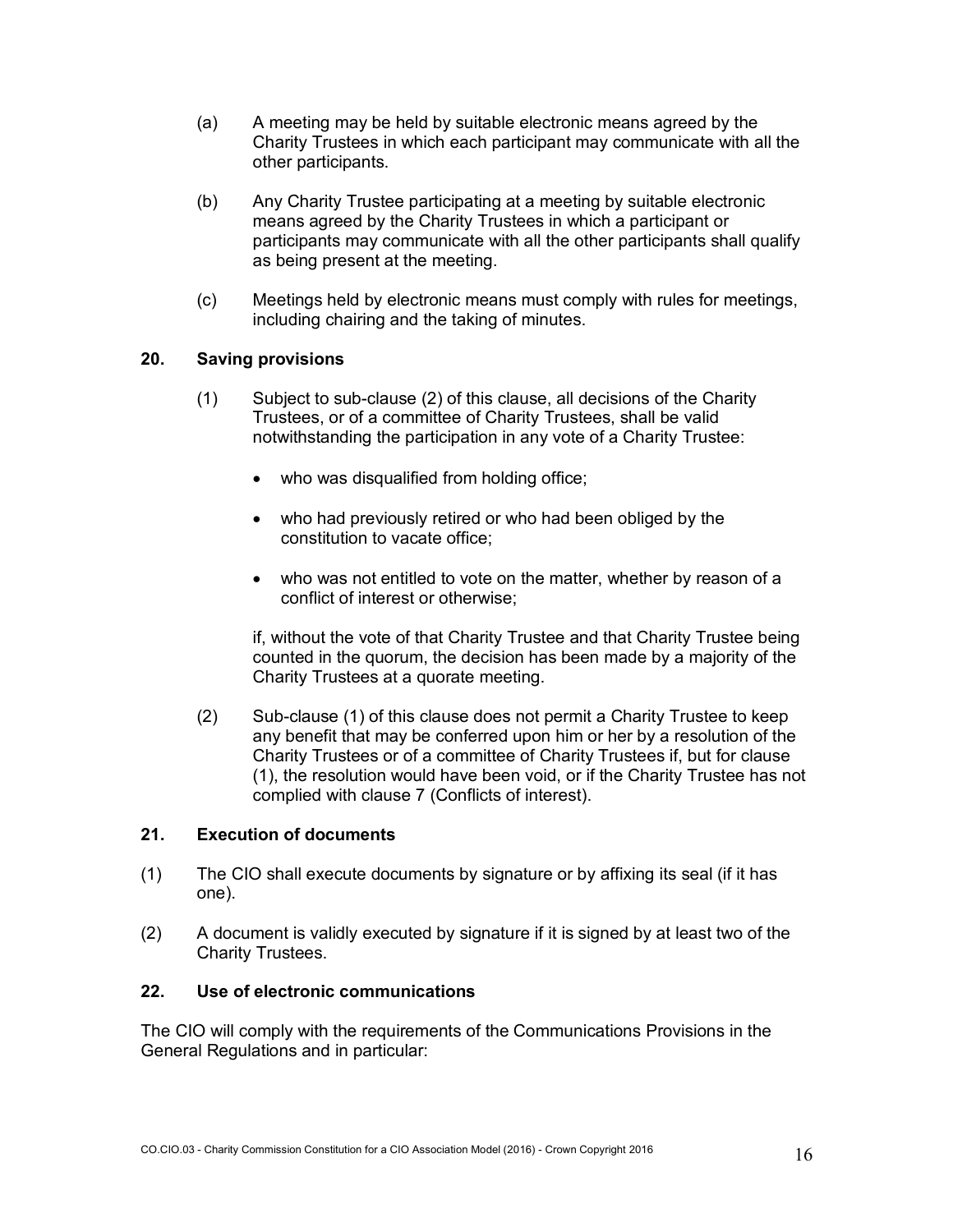- (a) the requirement to provide within 21 days to any Member on request a hard copy of any document or information sent to the Member otherwise than in hard copy form;
- (b) any requirements to provide information to the Commission in a particular form or manner.

## **23. Keeping of Registers**

The CIO must comply with its obligations under the General Regulations in relation to the keeping of, and provision of access to, registers of its Members and Charity Trustees.

### **24. Minutes**

The Charity Trustees must keep minutes of all:

- (1) appointments of officers made by the Charity Trustees;
- (2) proceedings at General Meetings of the CIO;
- (3) meetings of the Charity Trustees and committees of Charity Trustees including:
	- the names of the trustees present at the meeting;
	- the decisions made at the meetings; and
	- where appropriate the reasons for the decisions;
- (4) decisions made by the Charity Trustees otherwise than in meetings.

#### **25. Accounting records, accounts, annual reports and returns, register maintenance**

- (1) The Charity Trustees must comply with the requirements of the Charities Act 2011 with regard to the keeping of accounting records, to the preparation and scrutiny of statements of accounts, and to the preparation of annual reports and returns. The statements of accounts, reports and returns must be sent to the Charity Commission, regardless of the income of the CIO, within 10 months of the financial year end.
- (2) The Charity Trustees must comply with their obligation to inform the Commission within 28 days of any change in the particulars of the CIO entered on the Central Register of Charities.

#### **26. Rules**

The Charity Trustees may from time to time make such reasonable and proper rules or bye laws as they may deem necessary or expedient for the proper conduct and management of the CIO, but such rules or bye laws must not be inconsistent with any provision of this constitution. Copies of any such rules or bye laws currently in force must be made available to any Member of the CIO on request.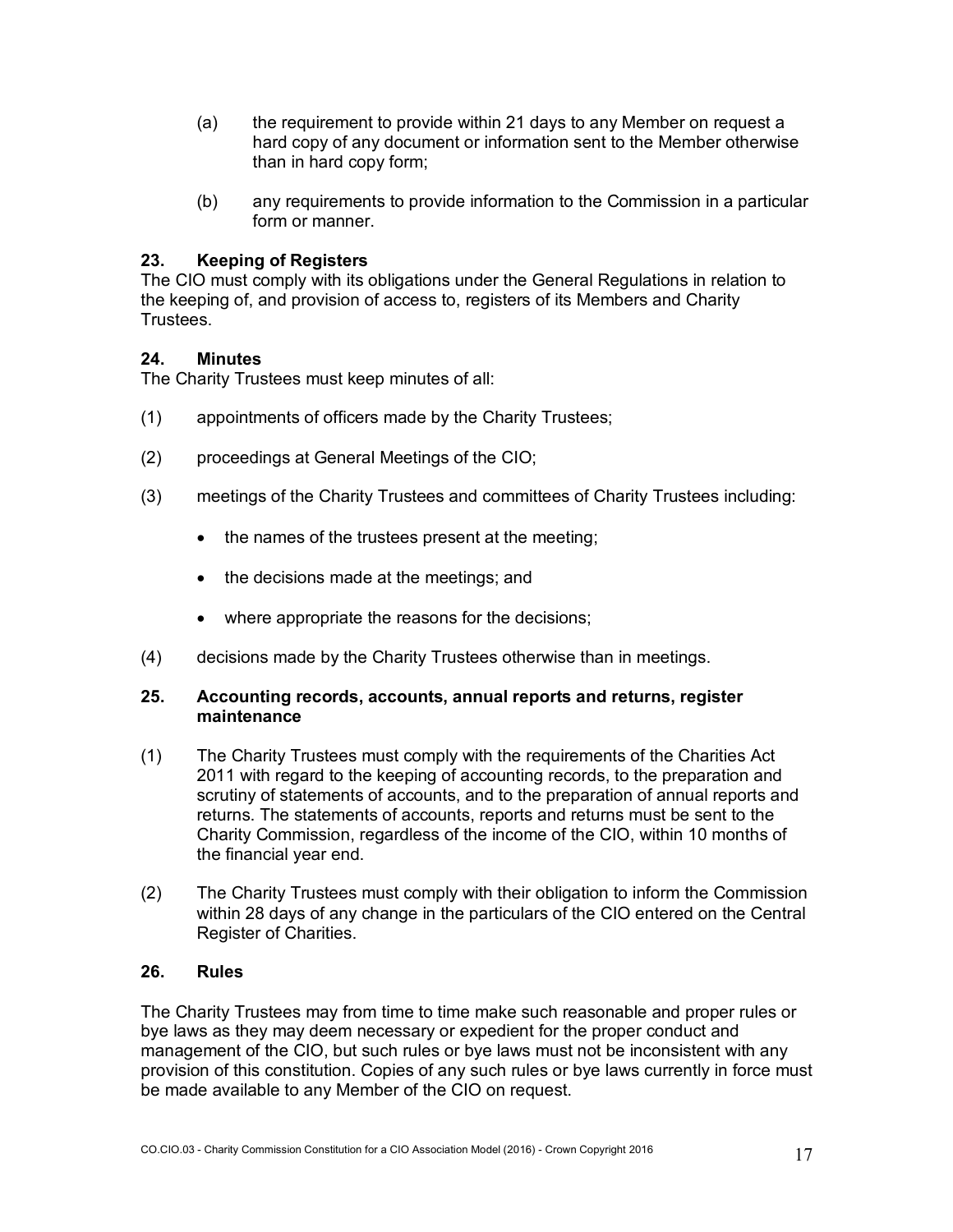# **27. Disputes**

If a dispute arises between Members of the CIO about the validity or propriety of anything done by the Members under this constitution, and the dispute cannot be resolved by agreement, the parties to the dispute must first try in good faith to settle the dispute by mediation before resorting to litigation.

### **28. Amendment of constitution**

As provided by clauses 224-227 of the Charities Act 2011:

- (1) This constitution can only be amended:
	- (a) by resolution agreed in writing by all Members of the CIO; or
	- (b) by a resolution passed by a 75% majority of votes cast at a General Meeting of the Members of the CIO.
- (2) Any alteration of clause 3 (Objects), clause 29 (Voluntary winding up or dissolution), this clause, or of any provision where the alteration would provide authorisation for any benefit to be obtained by Charity Trustees or Members of the CIO or persons connected with them, requires the prior written consent of the Charity Commission.
- (3) No amendment that is inconsistent with the provisions of the Charities Act 2011 or the General Regulations shall be valid.
- (4) A copy of any resolution altering the constitution, together with a copy of the CIO's constitution as amended, must be sent to the Commission within 15 days from the date on which the resolution is passed. The amendment does not take effect until it has been recorded in the Register of Charities.

#### **29. Voluntary winding up or dissolution**

- (1) As provided by the Dissolution Regulations, the CIO may be dissolved by resolution of its Members. Any decision by the Members to wind up or dissolve the CIO can only be made:
	- (a) at a General Meeting of the Members of the CIO called in accordance with clause 11 (Meetings of Members), of which not less than 14 days' notice has been given to those eligible to attend and vote:
		- (i) by a resolution passed by a 75% majority of those voting, or
		- (ii) by a resolution passed by decision taken without a vote and without any expression of dissent in response to the question put to the General Meeting; or
	- (b) by a resolution agreed in writing by all Members of the CIO.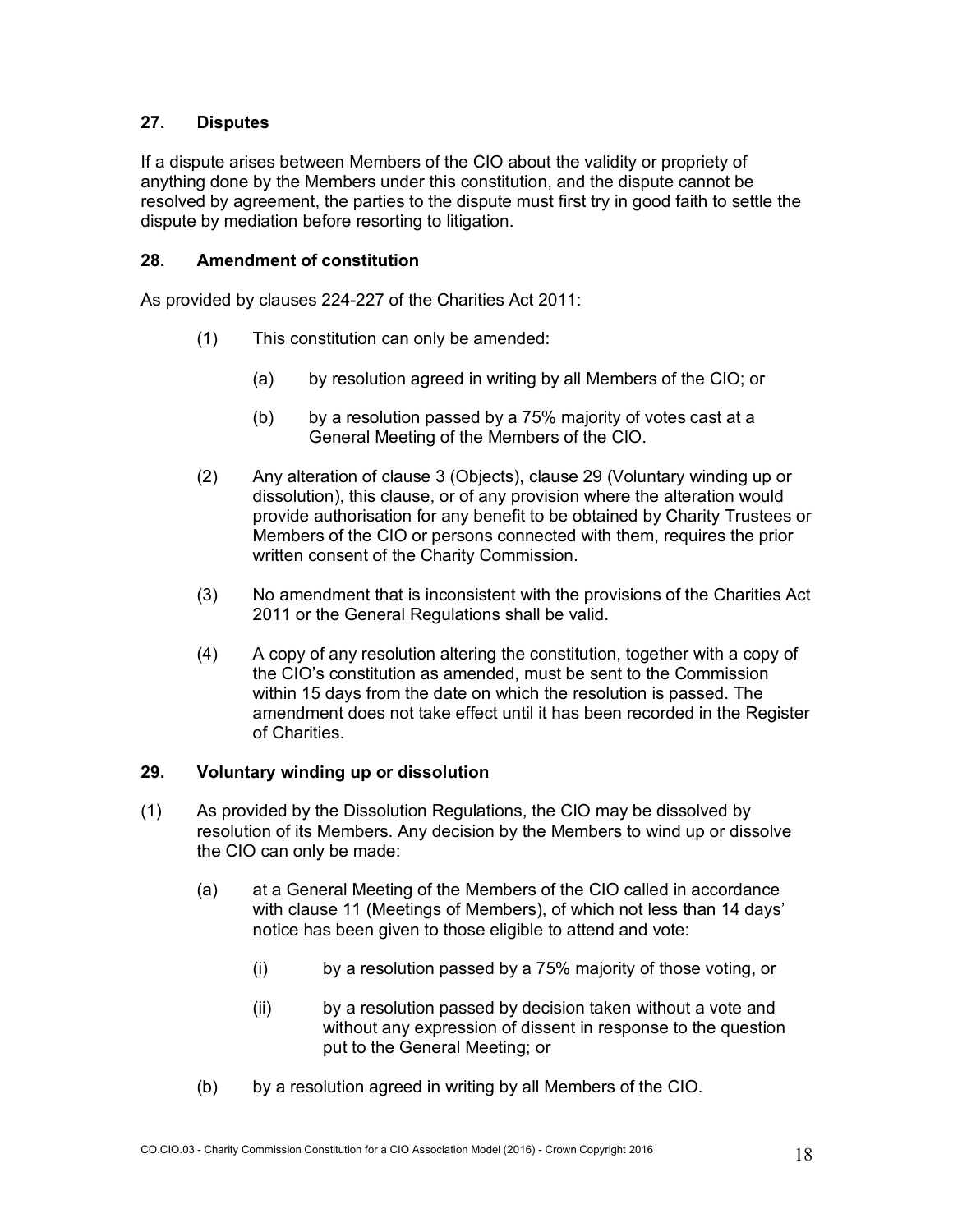- (2) Subject to the payment of all the CIO's debts:
	- (a) Any resolution for the winding up of the CIO, or for the dissolution of the CIO without winding up, may contain a provision directing how any remaining assets of the CIO shall be applied.
	- (b) If the resolution does not contain such a provision, the Charity Trustees must decide how any remaining assets of the CIO shall be applied.
	- (c) In either case the remaining assets must be applied for charitable purposes the same as or similar to those of the CIO.
- (3) The CIO must observe the requirements of the Dissolution Regulations in applying to the Commission for the CIO to be removed from the Register of Charities, and in particular:
	- (a) the Charity Trustees must send with their application to the Commission:
		- (i) a copy of the resolution passed by the Members of the CIO;
		- (ii) a declaration by the Charity Trustees that any debts and other liabilities of the CIO have been settled or otherwise provided for in full; and
		- (iii) a statement by the Charity Trustees setting out the way in which any property of the CIO has been or is to be applied prior to its dissolution in accordance with this constitution;
		- (b) the Charity Trustees must ensure that a copy of the application is sent within seven days to every Member and employee of the CIO, and to any Charity Trustee of the CIO who was not privy to the application.
- (4) If the CIO is to be wound up or dissolved in any other circumstances, the provisions of the Dissolution Regulations must be followed.

## **30. Interpretation**

In this constitution:

**"Associate Members"** means the class of non-voting Member more particularly defined in clause 9(6)(a) of this constitution;

**"Connected Person"** means:

- (a) a child, parent, grandchild, grandparent, brother or sister of the Charity Trustee;
- (b) the spouse or civil partner of the Charity Trustee or of any person falling within sub- clause (a) above;
- (c) a person carrying on business in partnership with the Charity Trustee or with any person falling within sub-clause (a) or (b) above;
- (d) an institution which is controlled: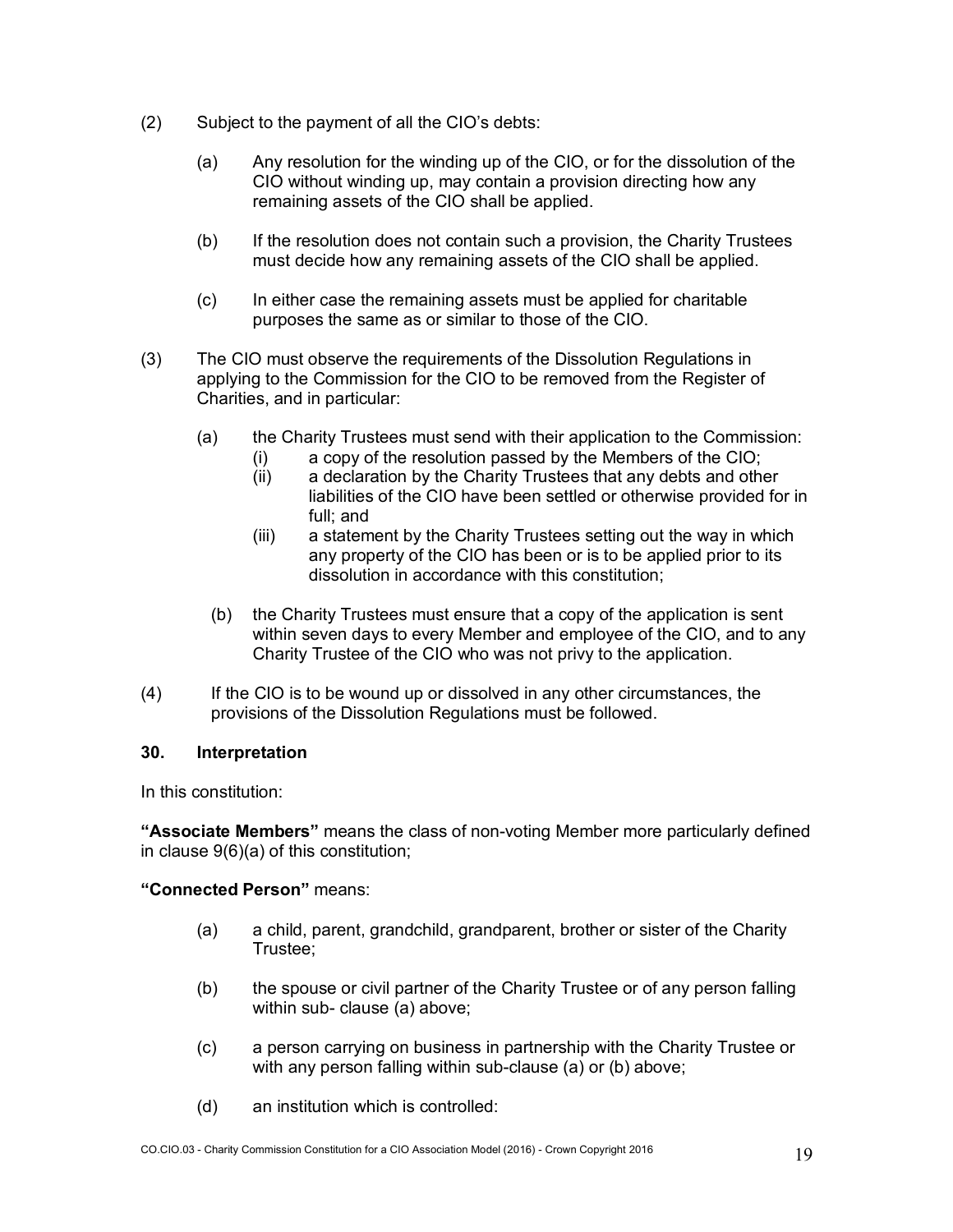- (i) by the Charity Trustee or any Connected Person falling within subclause (a), (b), or (c) above; or
- $(i)$  by two or more persons falling within sub-clause  $(d)(i)$ , when taken together
- (e) a body corporate in which:
	- (i) the Charity Trustee or any Connected Person falling within subclauses (a) to (c) has a substantial interest; or
	- (ii) two or more persons falling within sub-clause (e)(i) who, when taken together, have a substantial interest.

Section 118 of the Charities Act 2011 shall apply for the purposes of interpreting the terms used in this constitution.

"**General Regulations"** means the Charitable Incorporated Organisations (General) Regulations 2012.

"**Dissolution Regulations**" means the Charitable Incorporated Organisations (Insolvency and Dissolution) Regulations 2012.

The "**Communications Provisions**" means the Communications Provisions in [Part 9, Chapter 4] of the General Regulations.

"**Charity Trustee**" means a Charity Trustee of the CIO.

"**General Meeting**" is a meeting at which the Members, Associate Members and Trustees may be present.

A "**Member"** may be an individual or an individual representing an organisation which is or intends to be a Regular User or an individual appointed by the Parish Council.

"**Initial Members**" are the representatives of the organisations set out below, such representatives being the Members admitted at the creation of the CIO:

Grundisburgh Amateur Dramatics Society Grundisburgh Youth Club Grundisburgh Bowls Club Grundisburgh Folk Dance Club Grundisburgh Women's Institute The Parish Council The Parochial Church Council

"**Membership"** means the status of being a Member

**"Parish Council"** means the Grundisburgh and Culpho Parish Council.